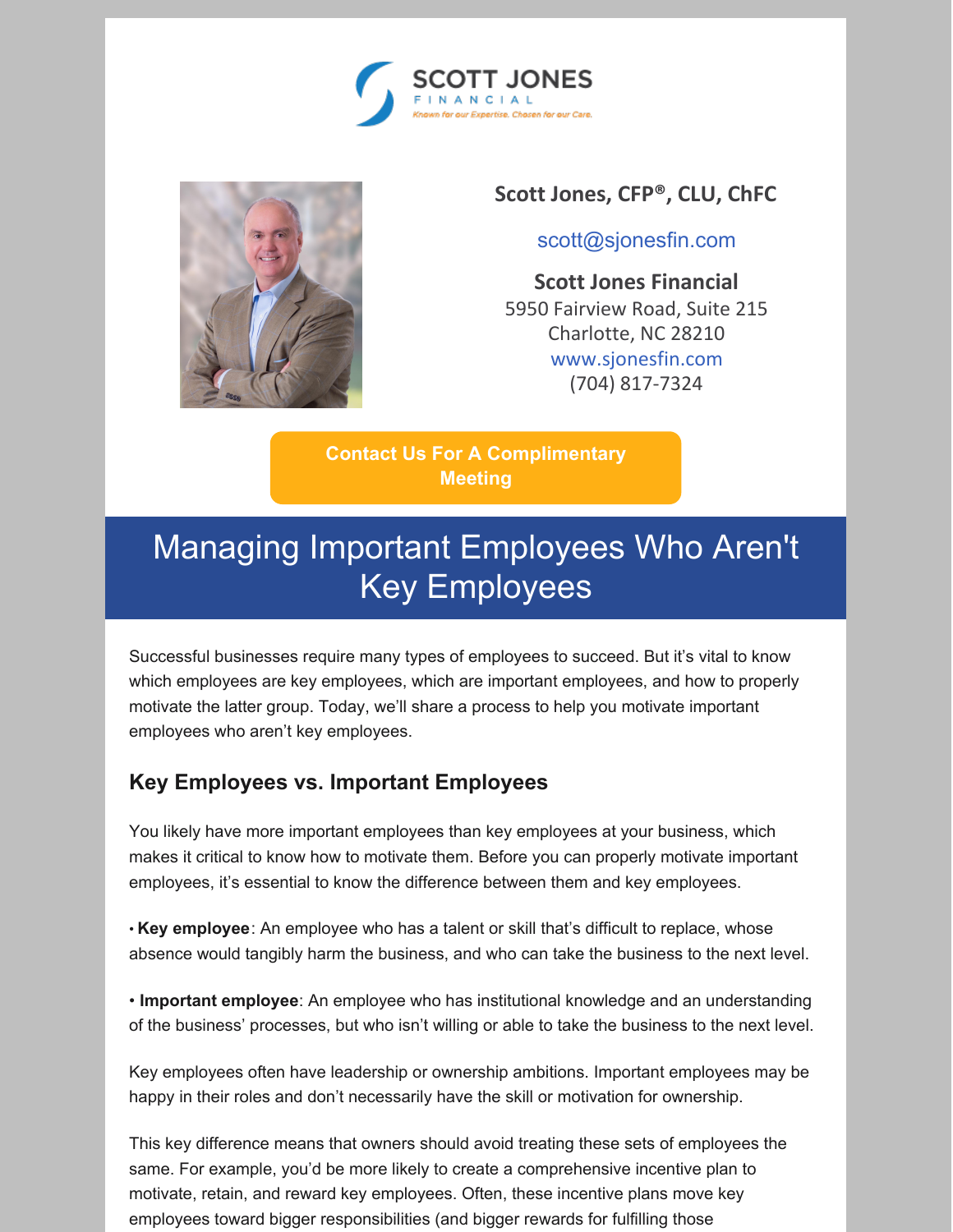responsibilities).

But important employees—who may not be able to fulfill or don't want the responsibilities that come with comprehensive incentive planning—likely have different motivations. Here are a few ways to keep these important employees motivated.

### **1. Ask what motivates them.**

A fatal mistake many owners make is assuming that employees view themselves the same way owners do. It's surprisingly common for owners to assume that employees have bigger or smaller ambitions than they really do, which can cause owners to use improper motivational techniques.

So, before you commit to any hard strategies to motivate any of your employees, it's a good idea to understand your employees first. For instance, you may work through a process to determine where your longer-term employees see themselves in the business in the future. You may use that process to ask them what aspects of their time with the company they've enjoyed most, and when they've felt most appreciated or valued.

Once you understand how your employees view their futures and pasts, and combine that with the roles you want them to play in the company, you can more accurately decide whether each of them is a key employee or an important employee. From there, you can work with your advisor team to craft programs that properly motivate your employees.

### **2. Offer incentives that fulfill their needs.**

Important employees, like key employees, want incentives. However, the kinds of incentives you provide important employees will likely be much different than those you provide key employees.

Whereas key employees often look for greater leadership opportunities and hefty monetary rewards for going above and beyond, important employees may not have interest in those kinds of rewards or responsibilities. They may find more value in some of the following:

- More time off
- Greater flexibility in where and how they work
- Early access to important company announcements
- Employment opportunities, such as internships, for qualified family members (e.g., kids and grandkids)
- Synthetic equity in the company
- Special recognition

Important employees may lean toward recognition and perks more than being a mover and shaker at the company.

## **3. Acknowledge their importance.**

Just because an employee isn't key doesn't mean they aren't valuable. As you implement motivational strategies, it's crucial that you avoid underselling how essential your important employees are.